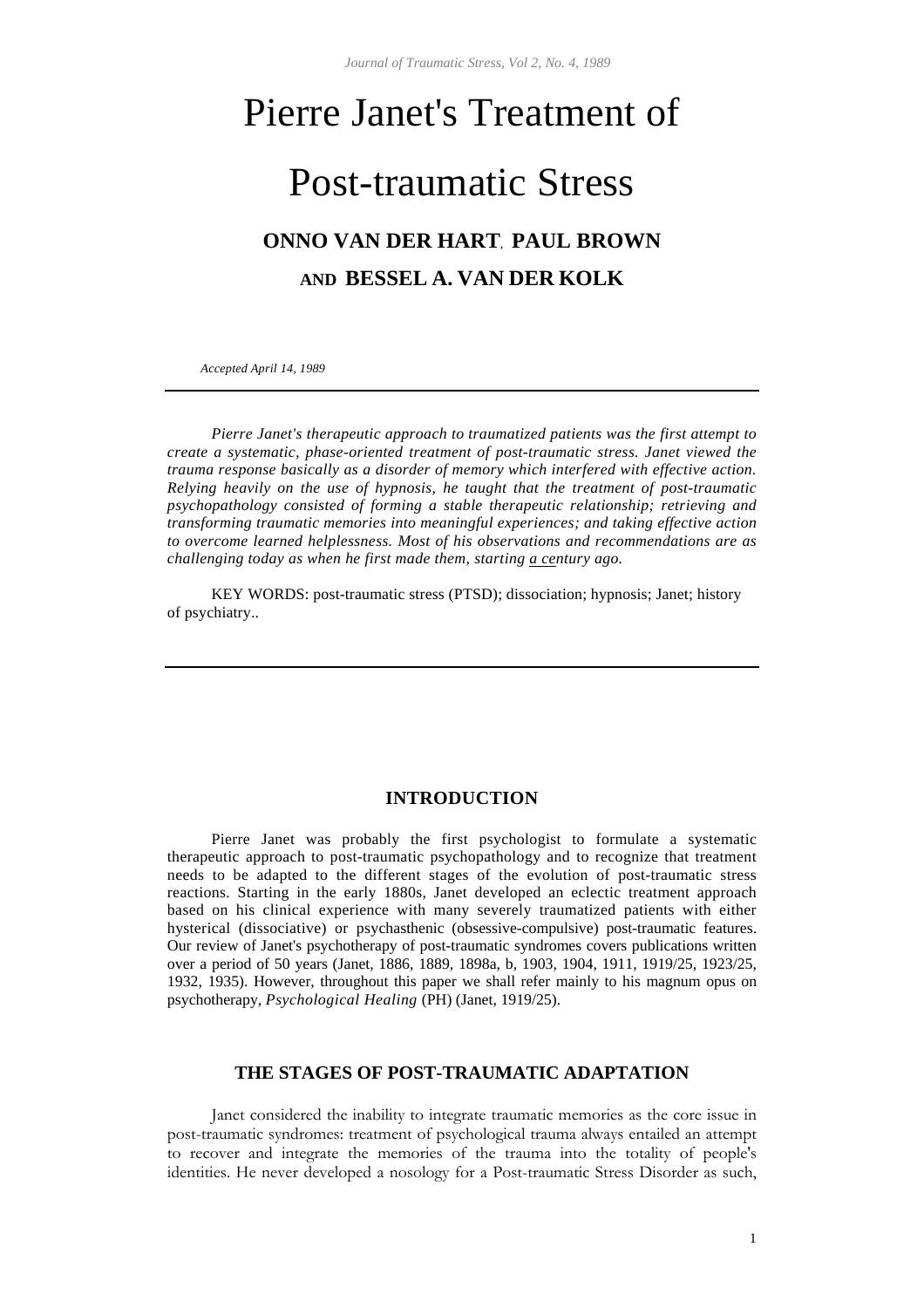but he clearly recognized the fundamental biphasic nature of the trauma response, and he described all the contemporary DSM-111 criteria for PTSD in great detail in both his case histories and in his theoretical works (see van der Kolk *et al.,* 1989).

He divided the trauma response into three stages: the first one consists of a mixture of dissociative (hysterical) reactions, obsessional ruminations, and generalized agitation precipitated by a traumatic event. The second stage of delayed post-traumatic symptomatology consists of a blend of hysterical, obsessional, and anxiety symptoms in which it often is difficult to recognize the traumatic etiology of the symptoms. The third and last stage is characterized by what modern authors call post-traumatic decline (Titchener, 1986) and includes somatization disorders, depersonalization and melancholia, ending in apathy and social withdrawal. Like modern writers, Janet recognized that in chronic cases complete recovery is rare, even when the patient is capable of recounting the trauma in detail.

#### **Therapeutic Rapport and Moral Guidance**

Janet was very much aware of the need to establish a special, safe patient-therapist relationship before attempting to deal with traumatic memories. He considered "rapport" between patient and therapist indispensable for resolution of the trauma, but recognized that severely traumatized patients are prone to idealization, which can develop into intense "somnambulistic passion" (Janet, 1897, 1935). "Rapport" was not only what we would today call a therapeutic alliance, but also a specific method for reducing symptoms and increasing mental energy. True to his times, Janet thought that moral guidance was an essential element of the doctor-patient relation-ship at all stages of treatment (PH, p. 1112). This was based on the notion of the late 18th century hypnotists, the *magnetizeurs,* of *rapport magnétique;* the notion of "rapport" also was the ancestor of the psychoanalytic concept of *transference.* Like Freud, who later declared that "transference is a resistance" (Freud, 1911), Janet considered *rapport* both a symptom of illness in its own right and a vehicle for cure (Janet, 1897; Haule, 1986). In the hypnotic rapport, the traumatized patient was prone to develop a pathological fixation on the therapist which Janet called "the somnambulistic influence" (Janet, 1897). He thought that "this strange illusion" (PH, p. 1156) was related to post-traumatic dissociation, narrowing of consciousness, and feelings of helplessness. The intensity of this somnambulistic influence bore no apparent relationship to the therapist's competence. The pathological need for guidance built up between treatment sessions and reached a crescendo-the somnambulistic passion-early in the therapy. Janet claimed that it usually was a transient phenomenon which decreased when patients became ashamed about the intensity of their dependence. The real motivation for therapy came from the patients' despair and their hope for improvement. Janet called their settling down to talk seriously about what troubled them "the act of adoption" (PH, p. 1154; Janet, 1929).

Personality characteristics of the therapist also played an important role in the nature of the therapeutic relationship: he was not to position himself as a parent surrogate or as an omnipotent protector, but as a skilled agent of therapeutic change (PH, p. 1112). Janet advocated two apparently contradictory attitudes for the therapist: on the one hand the patient must accept his authority and guidance, on the other, the therapist needs to minimize his control over the patient (Janet, 1897; cf. Haule, 1986). Relying too much on the doctor's authority would lead to only temporary cures -[Freud, (1914) was to warn later also about the danger of transference cures]; ignoring the need to keep the patient fundamentally in control over their own lives led to excessive "somnambulistic influence" (today we would call this transference psychosis) which made treatment impossible. Like many contemporary therapists, Janet learned the hard way that if one neglects the dimension of control, passion is likely get out of hand. In several case reports he tried to demonstrate how "rapport" could be used even with severely disturbed patients to foster independent action rather than excessive dependency and misdirected passion.

# **"Psychological Force" and "Psychological Tension"**

While most of Janet's concepts are readily understandable in contemporary terms, his notion of *psychological force* and *psychological tension* (van der Hart and Friedman, 1989)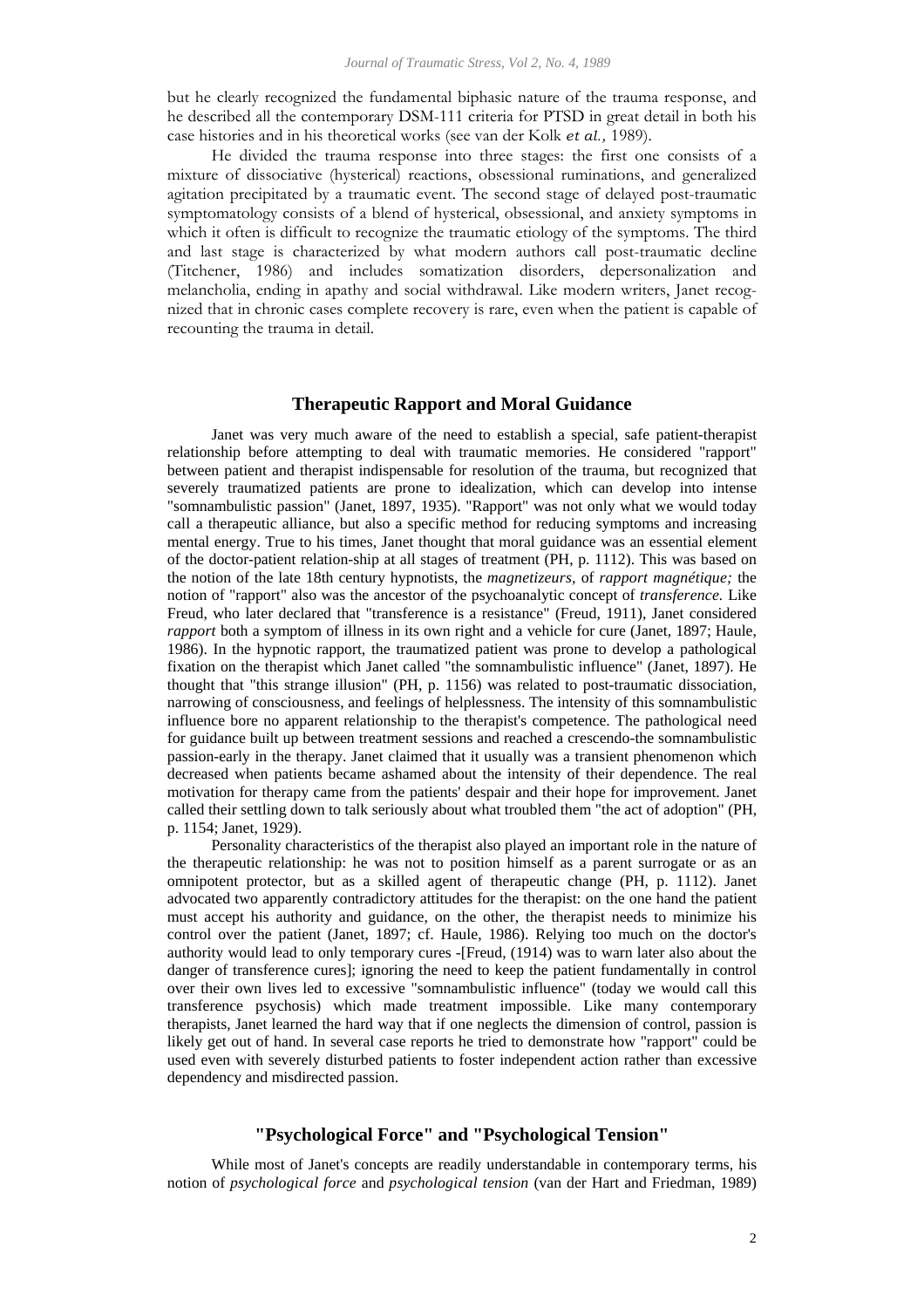are not easily translated into contemporary concepts. Psychological *force* referred to the total amount of psychic energy available, psychological *tension* to the level of organization of this energy and the capacity for competent, creative, and reflective action. Janet thought that a person's psychological tension largely determined whether one could deal with potentially traumatizing experiences. Once traumatized, the degree of remaining psychological tension also influenced the severity of the patient's impairment and determined what treatment would work. The patient's mental resources must be carefully assessed: in acute and simple posttraumatic reactions there usually are enough mental energy reserves to do the work of integrating the traumatic memories successfully. However, chronic and complex traumatization decreases psychological tension, causing mental energy to be wasted on compulsive repetitions, psychosomatic symptoms, and wasteful agitations, crises, and impulsive and purposeless acts. The end result in mental exhaustion and disorganization: "the subject is unable to recite the events as they occurred and yet, he remains confronted with a painful situation in which he was unable to play a satisfactory role and make a successful adaptation. The struggle to repeat continually this situation leads to fatigue and exhaustion which have a considerable impact on his emotions" (PH, p. 663).

Janet organized the treatment of this mental exhaustion around three economic principles: increase psychological income by promoting sleep and diet; reduce expenses by curing coexisting medical conditions and relieving crises and agitation; and liquidate debts, by resolving traumatic memories. Janet advocated two strategies for treating mental disorganization: channeling energies which would otherwise be wasted on agitations constructively; and stimulating the mental energy level by such methods as performing progressively more difficult tasks (Ellenberger, 1950; Schwartz, 1951).

#### **JANET'S STAGE MODEL FOR THE TREATMENT OF POST-TRAUMATIC STRESS**

Janet's psychoterapeutic approach to post-traumatic stress consisted of the following stages:

1. Stabilization, symptom-oriented treatment and preparation for liquidation of traumatic memories.

2. Identification, exploration and modification of traumatic memories.

3. Relapse prevention, relief of residual symptomatology, personality reintegration, and rehabilitation.

In all phases retrieval, exploration, and modification of traumatic memories were indicated. Taking charge of one's life also needs to be fostered during all stages of posttraumatic stress, within the limits of the patient's capacity. Janet's stage model is very similar to modern models of treatment for post-traumatic stress disorder (PTSD) and dissociative disorders (Braun, 1986; Brende, 1984; Brown and Fromm, 1986; Parson, 1984; Kluft, 1987; Sachs *et al.,* 1988). Brown and Fromm (1986) identified five stages: (1) stabilization; (2) integration, with the substages of (a) controlled uncovering, (b) integrating introjects, and new personality states; (3) development of self; (4) drive integration; and (5) dealing with enduring biological sensitivity. Each of these stages requires different therapeutic techniques. Similarly, in multiple personality disorder (MPD), a condition with a well-established childhood traumatic etiology, Sachs *et al.* (1988) have identified five phases: (1) making and sharing the diagnosis, (2) identifying the various personality states and understanding their purpose and function, (3) sharing with the therapist and other personality states the specific traumata associated with each personality state, (4) integrating the various personality states into a single functioning whole, and (5) learning new coping mechanisms which will enable functioning of the unified personality and prevent future splitting of the personality.

Stage models such as these can only provide broad therapeutic guidelines: they must be modified to fit individual cases. Janet varied the sequence and methods according to the stage of the disorder and the status of the patient's mental economy. Certain issues, such as working through the traumatic memories, must be addressed over and over again during the course of treatment. Janet was well aware that systematized treatment approaches without solid scientific verification had serious limitations (PH, p. 1210). He therefore offered his stage model only as an heuristic approach.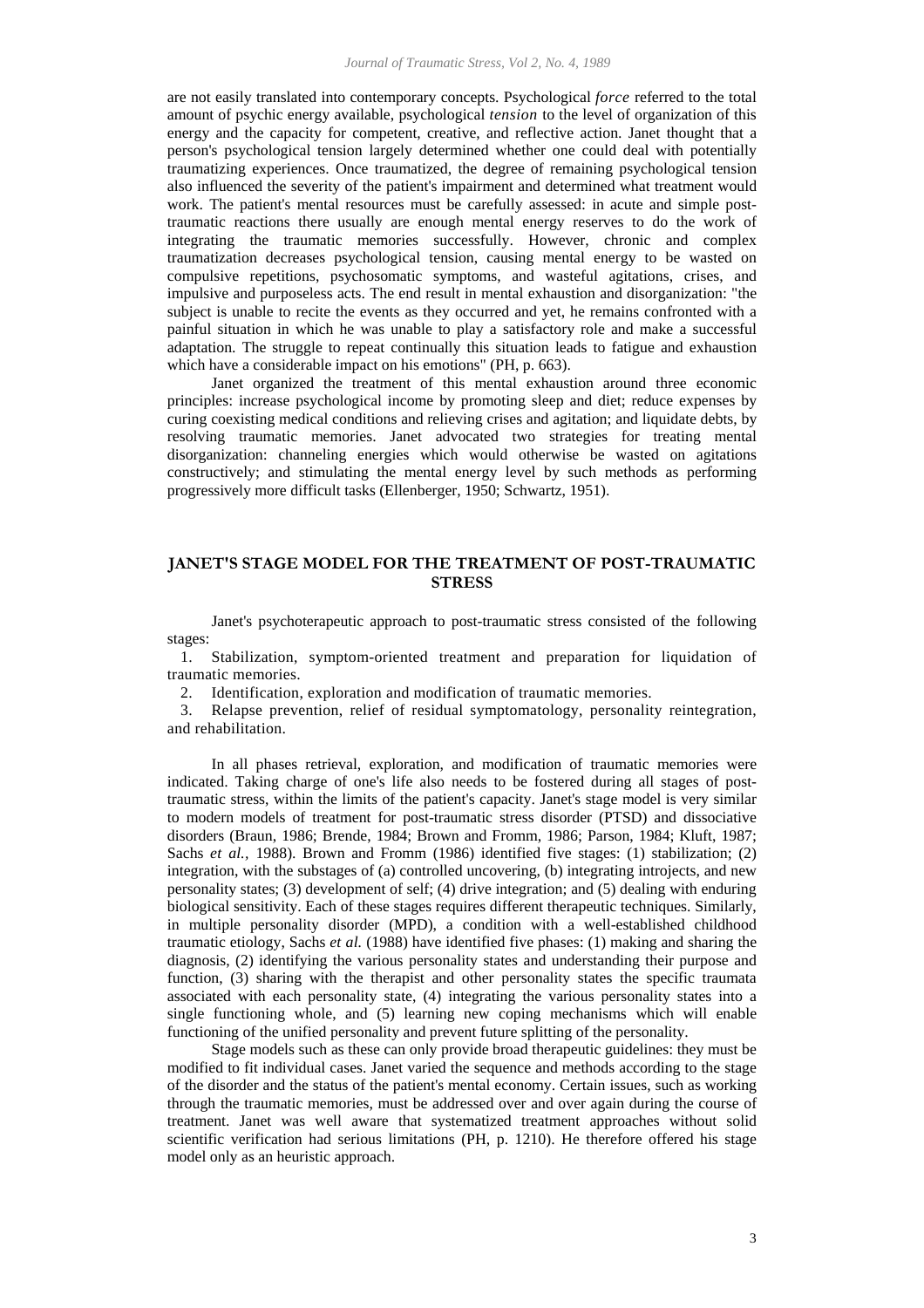## **STAGE 1: STABILIZATION AND SYMPTOM REDUCTION**

People with acute post-traumatic reactions, or with exacerbations of chronic pathology, first of all needed stabilization of symptoms. This consisted mostly of rest (including hospitalization), simplification of life style, and forming a therapeutic relationship. In uncomplicated, generally acute, cases these procedures usually were sufficient to allow for retrieval and working through (liquidation) of the traumatic memories. Because of their low level of psychological tension, chronic and complex cases first required mental stimulation and reeducation in preparation for liquidation of the traumatic memories.

#### **Rest, Isolation, and Simplication of Life Style**

Rest was meant to restore energy and build up reserves and was particularly suitable for patients who were too exhausted by repeated failures to overcome the vicissitudes of the trauma (PH, p. 466). Traumatized patients often had great difficulty achieving a modicum of calm: acute patients often were delirious, and chronic patients sometimes were so agitated that they could not even lie down. Janet did not have much faith in sedatives such as bromides (PH, p. 693). Hence, even in these agitated energy wasting conditions and in depletion states Janet advocated more active remedies.

In many cases, a simplification of life style was necessary to get treatment underway (PH, p. 473). Janet believed in protecting patients from their social obligations and family pressures. He regularly utilized hospitalization and called this "isolation" (PH, p. 485). Initially, little was expected of the patient beyond automatic (as opposed to complex) activity: the therapist made all the decisions, solved the problems and made the necessary changes in the environment. Hospitalization was used as an opportunity to effect changes in family organization (PH, p. 587). He thought that younger patients with recent trauma histories benefited most from hospitalization, but if often was beneficial for more chronic cases as well. Janet recognized that institutionalization had serious drawbacks, but he felt that when there was too much disruption in the patient's life, short-term asylum allowed for a more specific focus on the treatment of the psychological trauma (PH, p. 581). For example, his patient Irène twice attempted suicide and became progressively worse until she was hospitalized at the Salpêtrière (Janet, 1904). Sometimes, readmission was necessary; for example, Irène returned 3 months after discharge, following the death of her father (Janet, 1904).

## **Stimulation and Reeducation**

For patients suffering from low psychological energy Janet prescribed stimulation in order to get treatment going (PH, p. 942). This included education to enable patients with post-traumatic reactions to perform elementary daily functions such as eating and sleeping, and to make social contact, particularly in the doctor-patient relationship, where they could begin to face traumatic issues. These methods, to be described more fully under Stage 3, ranged from simple focused self-disclosure (PH, p. 969) to awareness exercises (PH, p. 972). The risks of these treatments, including agitation and fatigue, could be balanced by varying the exercises (PH, p. 982 ff), or by stopping them altogether.

#### **Hypnosis for the Stabilization Stage**

Hypnosis for symptom relief was commonly used at the end of the 19th century. Janet used hypnosis in the stabilization phase to produce relaxation, to modify symptoms, and to alleviate life-threatening conditions (Janet, 1898a). In some post-traumatic psychasthenias, it could increase the patient's energy level and strengthen the therapeutic rapport. Sometimes Janet used extended hypnosis, for days or even weeks, without offering any specific suggestions. (Wetterstrand, 1892). Hypnosis could provide relief from insomnia, conversion reactions, and amnestic states; intractable motor paralyses or life-threatening anorexia could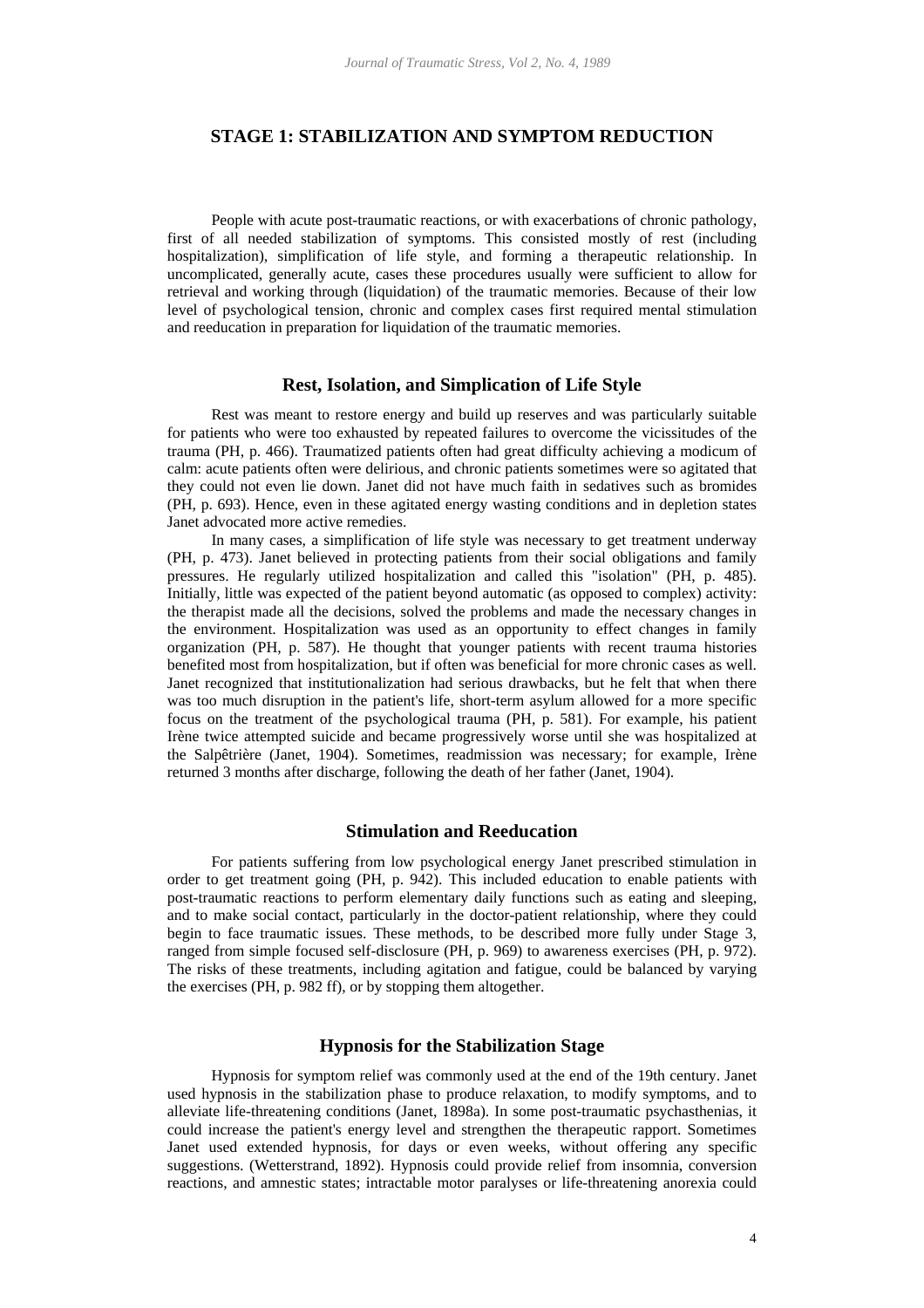be approached directly; patients could exercise their limbs, eat, or drink, and thereby protect their physical wellbeing (PH, p. 457). Success at this stage improved the "rapport" and facilitated later hypnotic retrieval of traumatic memories (Barrucand, 1967).

Symptom-oriented suggestions during this stage might address such minor symptoms as headaches, or such debilitating conditions as epileptic pseudoseizures. Janet recognized the limitations of this approach. Sometimes, patients were able to accept suggestions unrelated to the trauma, while trauma-related material met with stiff resistance. In some cases, this produced an exacerbation of symptoms or the development of new complaints. Janet felt that these failures were the result of emotional states related to subconscious trauma-related fixed ideas that could only be resolved when the underlying traumatic memories were successfully liquidated (van der Hart and Horst, 1989; van der Kolk et al., 1989).

# **STAGE 2: THE MODIFICATION OF TRAUMATIC MEMORIES**

For Janet, liquidation of traumatic memories was the key to resolution of posttraumatic stress. Dissociated traumatic memories continued as subconscious fixed ideas and emerged periodically out of personal and conscious control as behaviors, feelings states, somatic sensations, and dreams without relevance to current experience, but appropriate to the original trauma (Janet, 1893). The lack of integration of the traumatic memories led to arrested personality development; "unable to integrate the traumatic memories, they seem to have lost their capacity to assimilate new experiences as well. It is . . . as if their personality which definitely stopped at a certain point cannot enlarge any more by the addition or assimilation of new elements: all [traumatized] patients seem to have had the evolution of their lives

checked; they are attached to an insurmountable obstacle" (PH, p. 660). In uncomplicated cases, traumatic memories and the psychological charge associated with them were "near the surface" and often available to nontrance interventions. Simply discussing their experiences and sometimes sharing a diary with the therapist could lead to resolution. Usually, post-traumatic patients were more complicated, requiring technical modifications for trance induction, uncovering traumatic memories and transforming them. Controlled emotional expression of traumatic memories was later taken up by Breuer and Freud (1895) as the cathartic method.

#### **Uncovering Traumatic Memories**

Janet pioneered the use of hypnosis and automatic writing in the therapy of posttraumatic patients who suffered mainly from dissociative symptoms (Janet, 1886, 1889, 1898x, b, 1904). He believed that even in the most complicated and chronic cases, memories had the be traced back to the first significant traumatic event. Patients frequently expressed surprise and relief to discover that their symptoms were not physical, but due to psychological trauma. In many patients, trance induction itself was the first obstacle; some took weeks or months before they could successfully enter into a hypnotic state. Janet thought that these patients often were trying to hide traumatic secrets. Modern explanations of this resistance to trance induction would also include a fear of reexperiencing trauma-related emotions (Brown and Fromm, 1986).

Janet employed a variety of visual imaging techniques to uncover traumatic memories, ranging from direct hypnotic suggestions to automatic writing, and fantasy and dream production. In floridly symptomatic or highly resistant patients, suggestion by distraction eased uncovering techniques. Once traumatic memories had been uncovered, Janet drew upon three treatment approaches: (1) direct reduction, using a technique called neutralization; (2) the substitution method, in which traumatic memories were replaced by neutral or even positive images; and (3) therapeutic reframing. Janet frequently used only hypnotic suggestion to transform traumatic memories. An example of this was Zy, a woman who was admitted to the Salpêtrière suffering from depression, insomnia and night terrors (Janet, 1896). Trance induction revealed that her dreams dealt with her son's death 3 years earlier, and her father's and brother's before that. Through hypnotic suggestion, Janet first transformed the dream contents and then eliminated them completely. In a similar case, the hypnotic suggestion to "dream aloud" uncovered traumatic memories in his patient Co (Janet, 1895). This 33-year-old woman had become ill 4 years earlier. She had experienced a series of psychological shocks

which included witnessing her father's economic ruin, a man crushed by a street-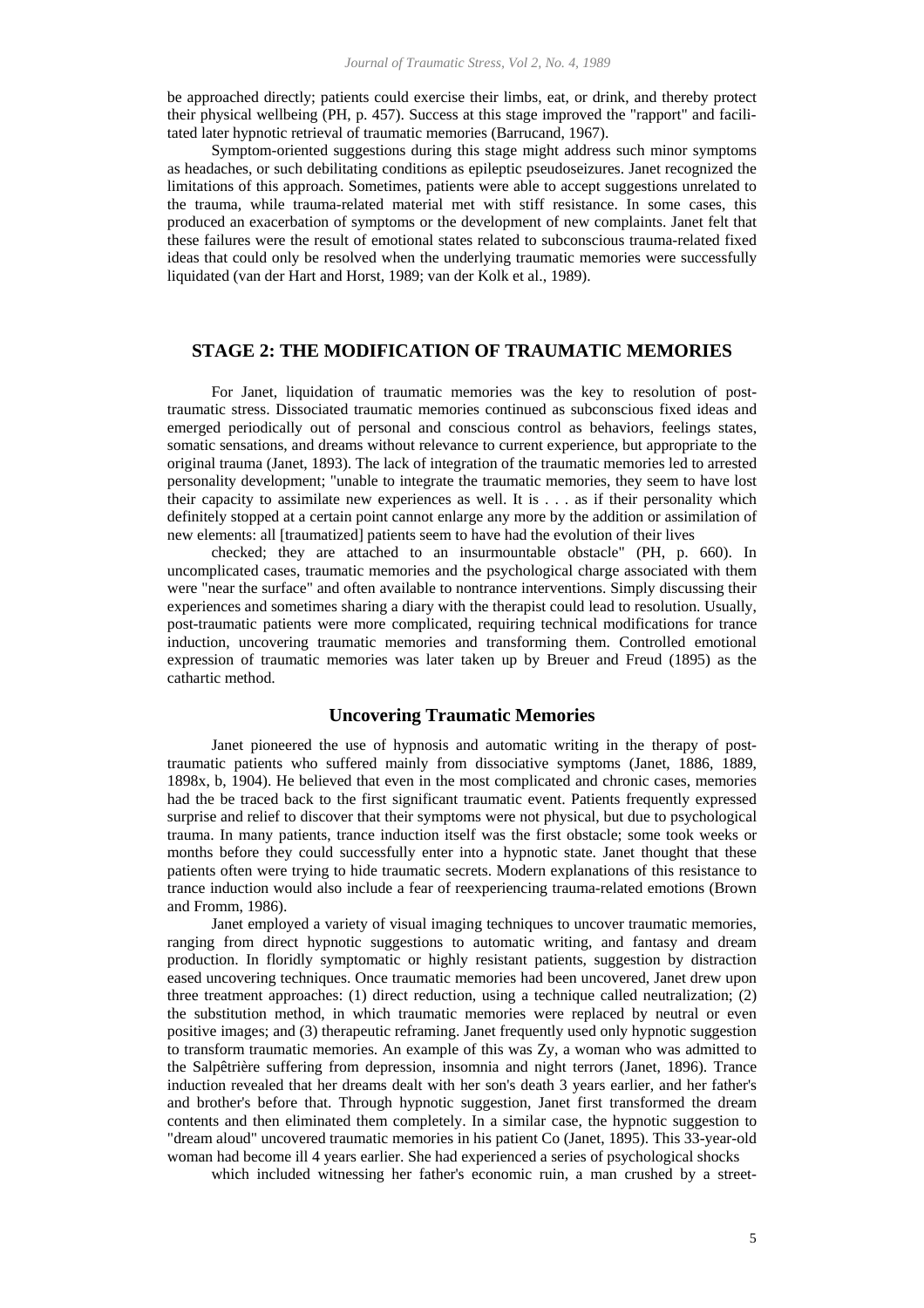carriage, and the death agony of a close friend. Co suffered from insomnia and she had no conscious recollection of the traumas. After her admission to the Salpêtrière, Janet produced hypnotic sleep and instructed Co to dream aloud. She was thereby able to recover the traumatic dreams of the funeral of her friend.

Janet uncovered Lucie's traumatic memories using automatic writing (Janet, 1886, 1889). Lucie was one of Janet's earliest patients who suffered from multiple personality disorder (MPD). She had hallucinatory episodes consisting of feelings that scary men were hiding nearby. Lucie was unable to recall an earlier experience related to this phenomenon either awake, or under hypnosis. After Janet encouraged her to use automatic writing under hypnosis her alter-personality, Adrienne, described how at age 7, two men had frightened her while playing at her grandmother's home. In this case, post-traumatic dissociation was responsible for the development of a hidden alter-personality based on the primary fixed idea. A modern author, Summit (1987), has called such states "the hidden child phenomenon."

#### **Neutralization of Traumatic Memories**

Hypnotic liquidation of traumatic memories was Janet's most direct and venturous treatment approach (PH, p. 670). It consisted of a stepwise process of reexperiencing and verbalizing traumatic memories, starting with the least threatening, and working toward assimilation of the most traumatic events. For many tramatized patients, however, it was too painful and demanding to actually relive and verbalize the trauma. They simply could not manage to transform the traumatic event into a neutral narrative. Putting pressure on them to do so could lead to increased resistance, and produce more unbidden intrusions of traumatic memories: this procedure clearly was not without its risks. However, when cautiously applied in suitable prepared patients traumatic memories often could be successfully assimilated. Janet's most famous example of this approach was Irene (Janet, 1904).

Irene was a 20-year-old Parisienne with an intensely dependent relationship on her mother, who had fallen dead from her bed in front of the patient after a long illness which had exhausted them both. She entered a fugue state and was amnestic for the loss. Her posttraumatic symptoms included somnambulistic crises occurring several times per week. During these episodes Irène dramatically reenacted the sequences of her mother's death and funeral. Janet used hypnosis to uncover the traumatic memories and to liquidate them. At first, attempts to induce hypnosis met with resistance. Trance states frequently resulted in delirious crises, in which Irène would mimic her mother's death. Over several months, Irène's memories slowly came

into consciousness: "After much labor," Janet reported, "I was able to construct a verbal memory of her mother's death. From that moment... the assimilated event ceased to be traumatic" (PH, p. 681).

#### **The Substitution Method**

For many patients, symptom-oriented hypnotic approaches were too superficial, and neutralization too potentially traumatizing. Sometimes Janet substituted neutral or even positive imagery for the traumatic memories (Janet, 1889, 1894, 1894/5, 1898a, b). He either changed the cognitive interpretation of the traumatic events or the patients' emotional reactions. Changing the content of the imagery helped Janet's patient Cam to assimilate the memory of the death of her two children. Janet successfully replaced the hallucinated traumatic images with a picture of blossoming flowers (Raymon and Janet, 1898).

Another example of changing traumatic memories is Marie, one of Janet's early patients at the Salpetriere (Janet, 1889). Marie had severe anxiety attacks, seizures, and spasms during her menses. Under hypnosis, she recovered the memory of her first menstrual period: she had been totally unprepared, and was deeply shocked. To stop the blood flow she jumped into a cold tub. After this she fell ill and didn't menstruate for. 5 years. Subsequently she experienced her periods as episodes of reliving the original drama, for which she had total amnesia afterwards. Janet's initial attempts to influence Marie's traumatic memories were fruitless. Using hypnotic age regression to the time before her menarche, suggestion of normal periods led to cessation of the monthly crises. However, her anxiety attacks persisted until their relationships to another trauma were uncovered. At age 16 Marie had seen an old woman fall down the stairs and die. Since then, just hearing the word "blood" was enough to trigger the somatic sensations related to this traumatic event. The anxiety attacks disappeared when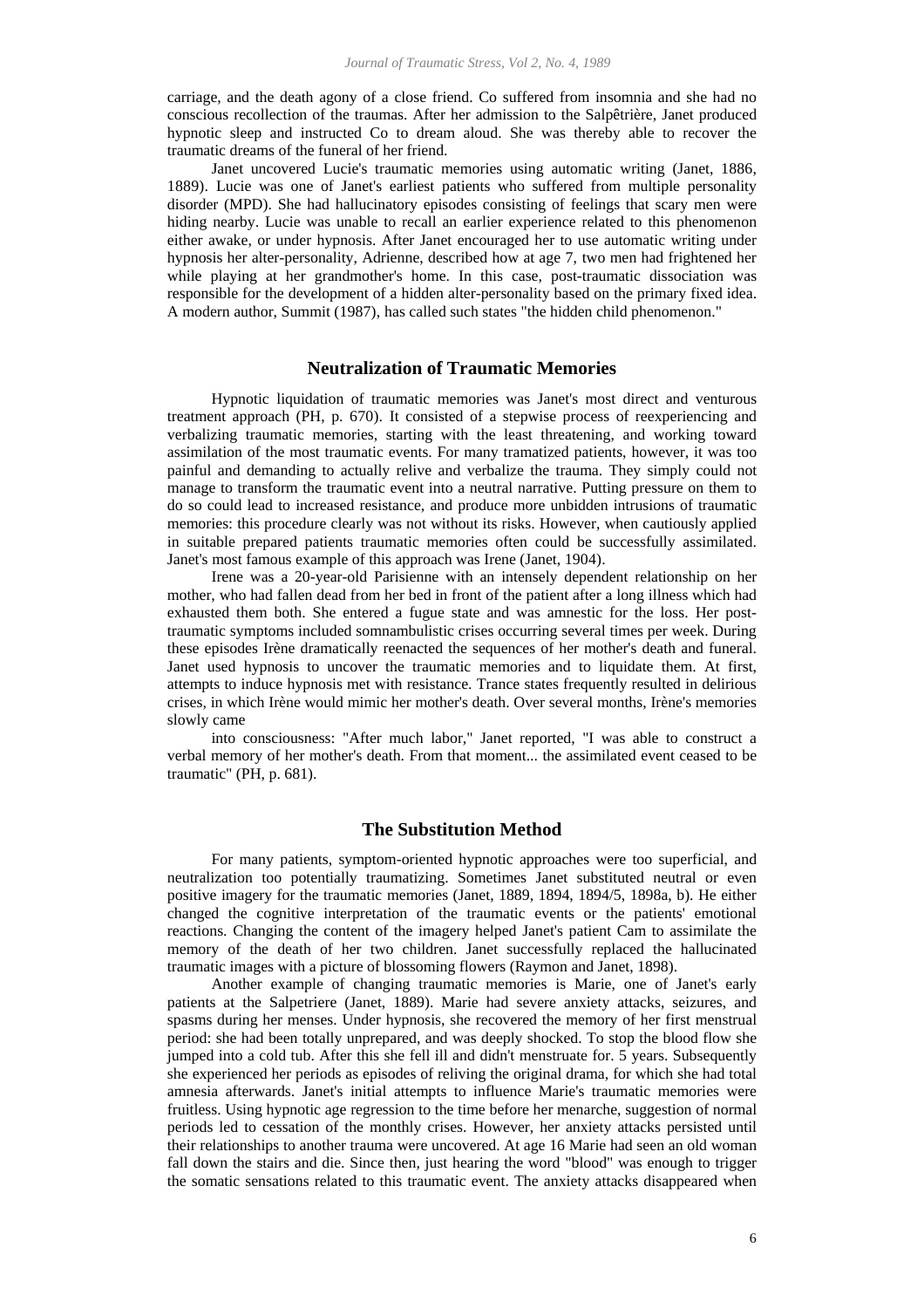Janet suggested the woman had only tripped and not died. Marie had yet another hysterical symptom: she was blind in her left eye. Initially she was opposed to exploration of this blindness and said she was born with it. Hypnotic age regression to 5 years, however, revealed normal vision. At 6, Marie had been forced to share a bed with a child suffering from impetigo on the left side of her face. The hypnotic suggestion that this child had not had impetigo and was really a nice person relieved Marie's blindness. The improvements were maintained at 5 months' follow-up, and Janet thought that Marie had benefited in her physical appearance as well.

While Janet's hypnotic substitution techniques worked fairly well for patients with predominantly hysterical, i.e., dissociative, post-traumatic symptomatology, technical modifications were required for patients with predominantly psychasthenic features. These patients dealt with their traumatic memories with excessive scrupulousity and obsessions (Janet, 1903). They were plagued by guilt, and preoccupied with how they should have behaved differently. Janet thought that these "mental manias of perfection" were attempts to restore their pretraumatic harmony (Janet, 1935).

Under these conditions, Janet focused purely on the verbal memories, rather than on traumatic imagery, and sought to reframe the narrative account in terms acceptable to the patient. Instead of hypnotic substitution of imagery, he used reassurance and restoration of morale. An example was Janet's treatment of Nicole, a 37-year-old married woman whose posttraumatic psychasthenic illness developed over a period of 12 years (Janet, 1935). Nicole was obsessed with the traumatic ending of a love affair several years prior to her marriage. Following this rejection, she became depressed whenever she thought about her former lover during which she experienced terrible feelings of anxiety, abandonment and guilt. Nicole's subsequent recovery barely concealed the continuing lack of resolution of her psychological trauma. She was silent about the affair, but she continued to suffer from agoraphobia and was beset with fears of dying or fears of throwing herself from a window. She married 6 years later and never wondered whether she should tell her husband about the affair. After her third delivery, which coincided with an aniversary reaction, a radical change occurred: there was a recurrence of the post-traumatic psychasthenic reaction along with all the memories of the affair and its termination. Nicole confessed to her husband, overwhelming him with interminable and insoluble questions, "How come I didn't offer any resistance? How come I didn't feel any shame after I had been thrown our, no regret? Am I thus not worthy to live? Is the past irreparable? Can I continue as if nothing has happened?"

Janet thought that Nicole functioned at a higher mental level during this second crisis than during the first. She was better able to put her unhappy story into words, but was still illequipped to deal with the moral issues over which she was brooding. He helped her to reinterpret her past conduct as pathological rather than immoral. Although still difficult to accept, it was easier to see herself as a patient than as a criminal. In modern terms, Janet substituted Nicole's "patient myth" for a "therapeutic myth" (Frank, 1973; van der Hart, 1988), which made the traumatic event acceptable, and promoted its assimilation.

## **STAGE 3: PERSONALITY REINTEGRATION AND REHABILITATION**

Assimilation of traumatic fixed ideas was necessary, but insufficient for complete resolution of post-traumatic stress. Three further clinical issues had to be addressed: prevention of relapse, reintegration of the personality and management of the residual symptoms of the post-traumatic pan-neurosis. All three conditions were associated with psychological instability and a lowering of psychological tension. Janet described how continued reliance on dissociation in the face of threat made these patients vulnerable to repeated relapses. He tried to deal with this problem by trying to stabilize the patient and to consolidate the gains made in the first two treatment stages (Janet, 1893). Psychological trauma often had not only caused an arrest in the capacity to integrate new experiences (Janet, 1904), but sometimes led to a regression to earlier developmental stages as well (Janet, 1893).

Specific post-traumatic personality defects included: poor attention and concentration; suggestibility; inability to initiate, maintain, follow-through and complete acts; constricted affect and hypochondria. Each of these personality deficits could coexist with residual symptoms of the post-traumatic pan-neurosis. These might include functional somatic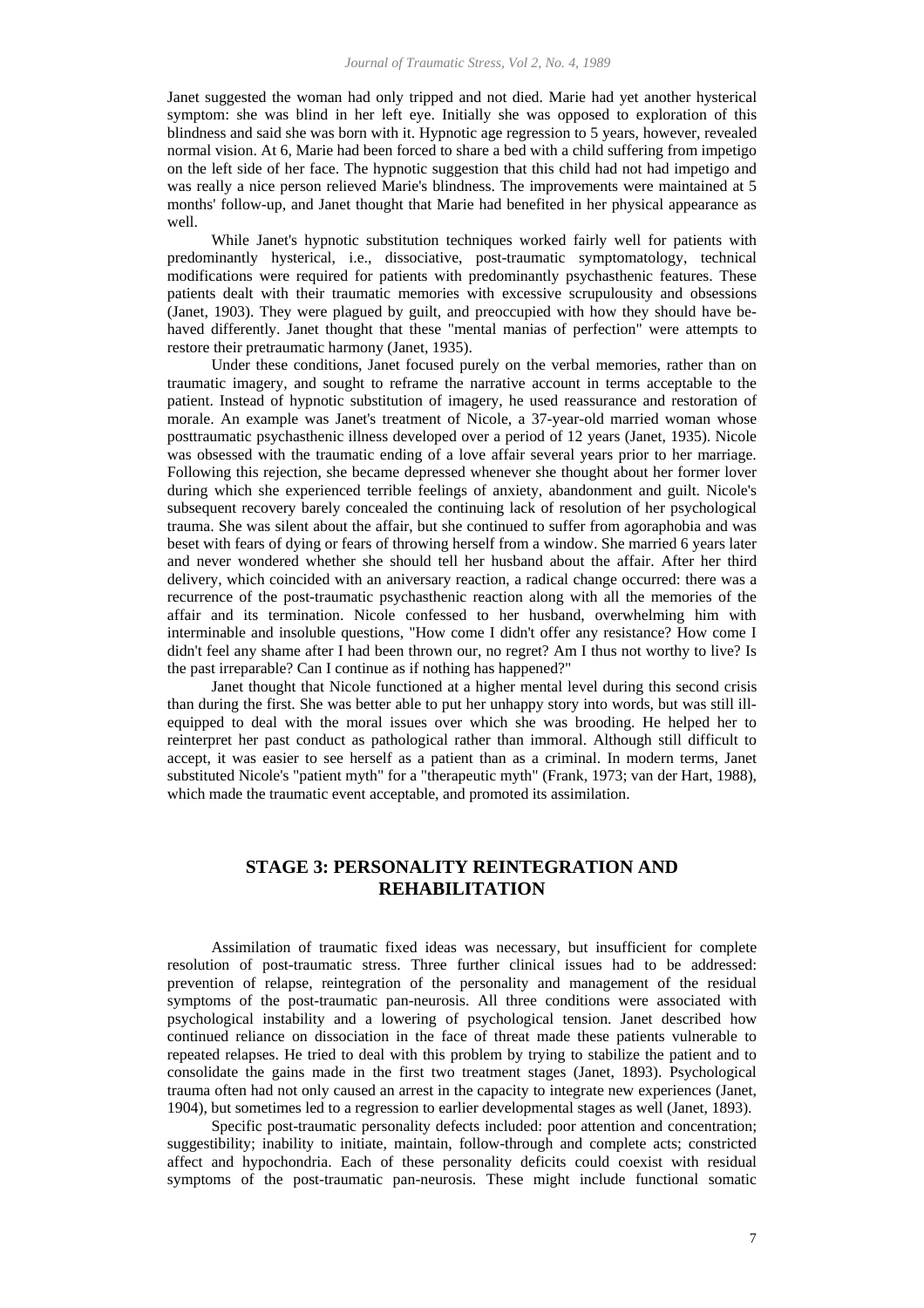complaints, motor contractures, psychasthenic doubts, ruminations and scrupulosity. All patients were likely to experience residual apathy, boredom and depression. Janet addressed his therapy to these symptoms of the pan-neurosis. Treatment for each of these conditionsrelapse prevention, symptom relief, and personality reintegration and rehabilitation-included education, stimulation and moral guidance. Janet tried to integrate these various therapeutic approaches in order to increase patients' mental energy, recover lost functions and acquire new skills.

#### **Education**

Janet's educational approach was based on a learning model, and was aimed at reducing symptoms and restoring personality functions (Janet, 1898a, 1903; PH, p. 710). Post-traumatic patients with residual psychasthenic (obsessional) symptoms, for example, were taught techniques similar to contemporary thought-stopping and response prevention (Janet, 1903). Education was used to restore attention and concentration, motor functions, and contact with reality. Aesthesiogeny was a specific technique for recovery of the awareness for physical sensations (Janet, 1893; 1898a; PH, p. 788). Janet also described behavioral methods for more complex and purposeful acts. The graduated treatment sequence started by performing simple actions; these were first modelled by the therapist and then carried out by the patient. Simple

tasks were repeated until they came naturally, and finally the patient was urged to get involved in spontaneous activities without supervision. Janet remarked that it was not always clear how this could be accomplished; often, he met with resistance regardless of whether he coaxed firmly or gently (PH, p. 741). Treatment failures might either develop recurrences of old symptoms, or symptom substitution (PH, p. 743, 745).

## **Excitation**

Although educational activities, hypnosis and psychological treatment were meant to be psychologically stimulating, most post-traumatic patients required further therapeutic excitation to foster positive emotions, motivation, and a sense of mastery (PH, p. 858). Stimulating activities included awareness exercises (PH, p. 972) and graduated performances of familiar but neglected activities (PH, p. 967). Patients were encouraged to work on their social phobias, residual psychological and external conflicts, procrastination and unresolved problems. Janet thought that repeated courses of stimulating educational treatment had a cumulative beneficial effect (PH, p. 1022). There was an ever present risk of fatigue or exhaustion, and a need to channel agitation into creative pursuits. Janet encouraged patients to take pride in their own successes and urge them to overlook failures (PH, p. 986). However, he advocated being truthful when patients asked for feedback about the quality of their performance.

#### **Drug Treatment**

Janet saw sedatives such as bromides, and the stimulants as a necessary evil (PH, p. 1030). He made the astute observation that psychological symptoms were often less troublesome when the patient's general health was worse (PH, p. 1064). Nevetheless, he did employ pharmacological agents such as tea, coffee, alcohol, opium, and strichnine to increase psychological tension and used physiotherapy, hydrotherapy and electrical stimulation as well. He also experimented with newly discovered endocrine preparations such as adrenaline, pituitary extract and thyroxine (Janet, 1904).

# **Termination**

Janet used the hypnotic rapport in the second treatment stage to liquidate the traumatic memories, and in the third stage to stimulate growth and assist in rehabilitation. Reduction of the therapeutic influence signaled the beginnings of termination (PH, p. 1194). The patient developed a quieter attitude, was more open to positive influences and relapses were less severe and of shorter duration. Janet regarded ingratitude as the best sign of recovery: when the patient started to forget appointments he was on the road to recovery (PH, p. 1198/9). He lengthened the gap between sessions at this stage, and in severe and complicated cases infrequent appointments maintained the therapeutic influence over time: for example, Janet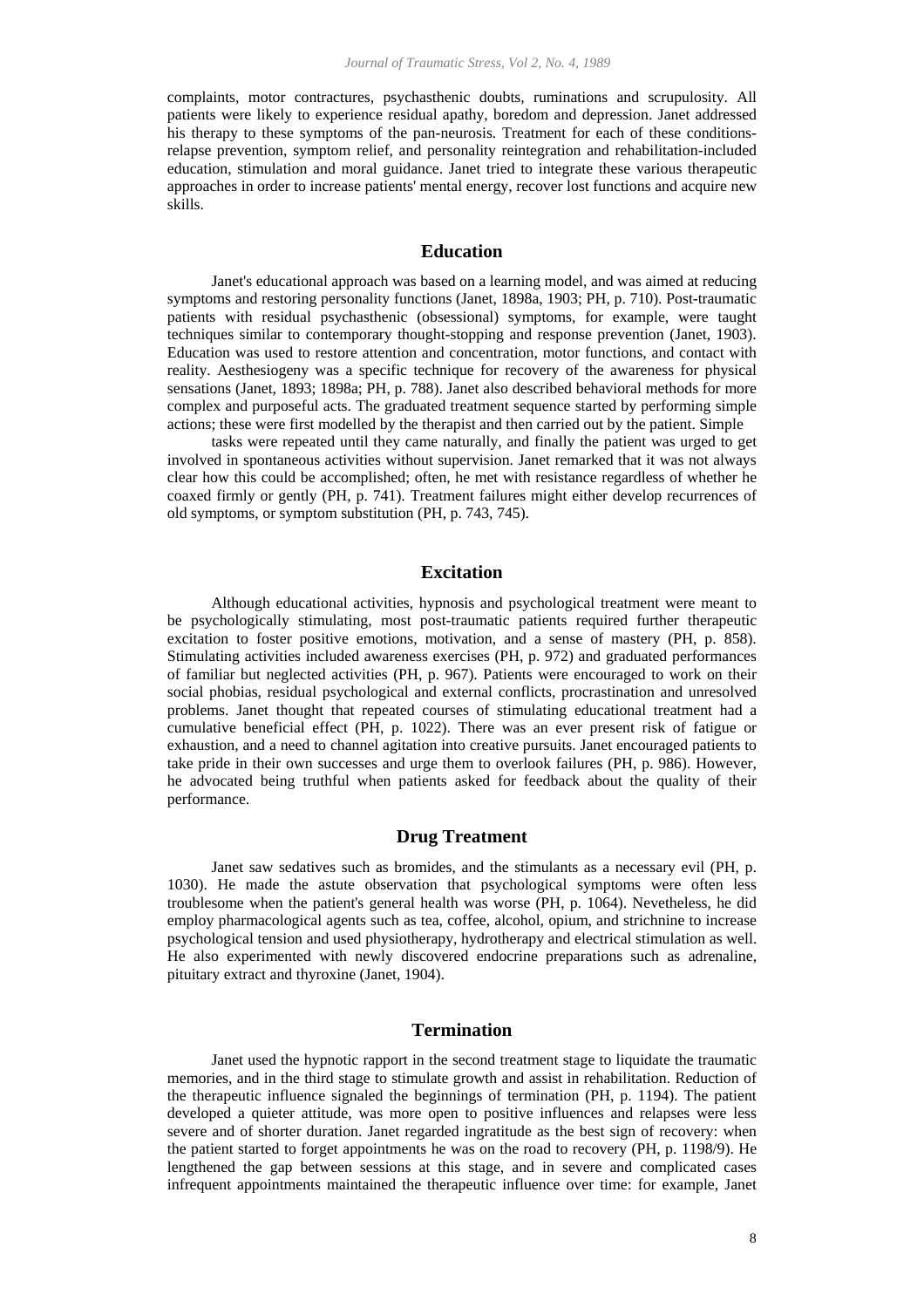stayed in tough with Irene for 16 years (PH, p. 1202).

#### **DISCUSSION**

Janet's treatment model anticipated modern approaches to therapeutic integration. He was well aware that psychotherapy still was at a prescientific stage and that it was less specific than drug treatment in medicine (PH, p. 1208, 1210). However, his own data showed that his patients improved more by psychotherapy than was predicted by chance, or likely to be due to spontaneous remission (PH, p. 340 ff, p. 1211). He advocated the need to define specific treatment techniques for specified conditions (PH, p. 146), repeatedly warned against therapeutic panaceas (e.g., PH, p. 132, 464, 490). Janet's approach to psychotherapy was a theoretically informed eclecticism applied to both traditional nosological categories and his own unique model of mental economy. It was truly prescriptive in that characteristics of the disorder, its stages, and the vicissitudes of mental economy dictated treatment rather than vice-versa. Janet utilized both traditional methods and his own innovations, but always embedded treatment within the frame of the therapeutic alliance.

Janet was a flexible clinician who viewed the different stages of posttraumatic syndromes as constantly shifting and returning, requiring different treatment approaches at different times. Sometimes, restoration of personality functioning was required before all of the traumatic memories could be assimilated; at other times, retrieval of a traumatic memory could stabilize a patient's mental state (Janet, 1894/5). In patients with dissociative disorders Janet emphasized integration of traumatic memories more than integration of various personality states: he was impressed by how liquidation of traumatic memories could bring about personal integration and he frequently saw these two processes occurring simultaneously (Janet, 1893). Modern authors such as Braun (1986) and Sachs et al. (1988) are more outspoken about the need to distinguish a separate treatment phase for the integration of personality states.

Traumatic memories were often difficult to resolve completely, because they tended to contain multiple layers: just when the therapist felt that all of the memories had been explored, a new layer might emerge (Janet, 1894). Janet attributed his failure to help some of his patients with a pathological dependence to his inability to reach inaccessible traumatic memories. He reported relatively few examples of liquidation of traumatic memories from before age 6. Contemporary studies of patients with MPD have revealed severe physical and sexual abuse in some patients during infancy (Coons and Milstein, 1986; Putnam et al., 1986; Kluft, 1987).

The substitution technique is one of Janet's most original contributions to psychotherapy. The same technique later shows up in the work of Breukink (1923), Erickson (Erickson and Rossi, 1979) and during the 1980s (Eichelman, 1985; Lamb, 1982, 1985; Miller, 1986; Waxman, 1982). In Janet's and Erickson's approaches the therapist was the operator, but some modern clinicians encourage their patients to be self-directive and to construct and enact their own revisions of the original traumatic event. The question whether such approaches lead to further dissociation of traumatic memories-as Janet thought-or to their implicit assimilation remains unanswered. Contemporary authors (Kluft, personal communication) have warned that in patients with a history of incest where the child was denied validation of the trauma because of threats by the perpetrator, the substitution technique could easily be misunderstood by the patient as an extension of the process of negation of the trauma.

One of Janet's pioneering concepts which has fallen in disuse and has not been retrieved for contemporary psychiatry is his model of mental economy. This model proposed that trauma causes an instability in patients' psychological energy levels and always interferes with psychological tension, the capacity to organize energy into focused and creative action. Recent research has again supported the validity of these concepts: van der Kolk and Ducey (1989), analyzing the Rorschachs of people with PTSD concluded that: "the lack of integration of the traumatic experience causes extreme reactivity to environmental stimuli: the initially overwhelming external event, through lack of assimilation, is perpetuated internally and continues to exert disorganizing effects on the psyche." This research concluded that "the effort to keep memories of the trauma at bay interferes with the capacity to sublimate and fantasize, preventing "thought as experimental action." This interferes with the ability to grieve, and to work through ordinary everyday conflict and to accumulate restitutive,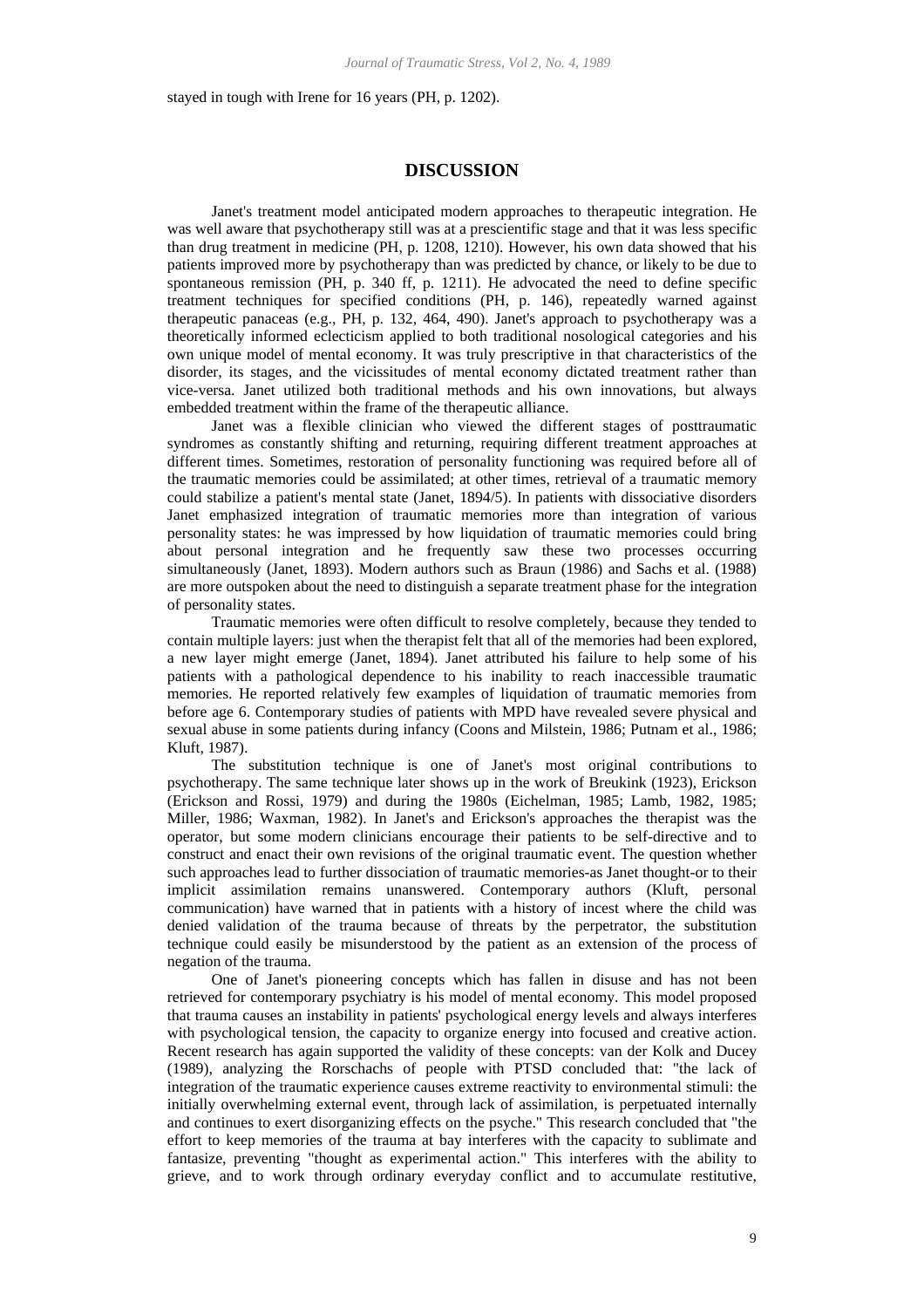gratifying experiences. Hence, they are deprived of precisely those psychological mechanisms which allow people to cope with the injuries of daily life." Janet's recognition of this unfocussed and ineffectual psychological energy provided the rationale for his system of psychotherapy which divided treatment into those methods which encouraged conservation of mental economy (psychological restitution), and methods to economic augmentation (aimed at psychological growth). Concluding a tribute to the broad scope of Janet's vision, Ellenberger (1950, p. 482) remarked that Janet's psychotherapy is not a partial and exclusive method: "Not only does it not exclude other methods, but if often enables us to understand them better and to specify their domain of application. It is less a special therapy than a general economy of psychotherapy."

## **REFERENCES**

- Barrucand, D. (1967). *Histoire de P hypnotisme in France,* Presses Universitaires de France, Paris.
- Braun, B. G., (1986). Issues in the psychotherapy of multiple personality disorder. In Braun, B. G. (eel.), *Treatment of Multiple Personality Disorder,* American Psychiatric Press, Washington, D.C.
- Breuer, J., and Freud, S. (1895). *Studies of Hysteria.* In (1955) Strachey, J. (eel., Transl.), *The Standard Edition of the Complete Psychological Works of Sigmund Freud, 2, Hogarth Press,* London.
- Breukink, H. (1923). Over de behandeling van sommige psychosen door middel van een bijzondere vorm der kathartisch-hypnotische methode. *Nederlands Tijdschrift Geneeskunde* 67: 1321- 1328.
- Brown, D. P., and Fromm, E. (1986). *Hypnotherapy and Hypnoanalysis,* Erlbaum, Hillsdale, N.J.
- Coons, P. M., and Milstein, V. (1986). Psychosexual disturbances in multiple personality. J. *Clin Psychiat.* 47: 106-110.
- Eichelman, B. (1985). Hypnotic change in combat dreams of two veterans with PTSD. *Am. J. Psychiat.* 142: 112-114.
- Ellenberger, H. F. (1950). La psychothérapie de Janet. In *Hommage à Pierre Janet (Special issue of L Evolution Psychologique), pp.* 465-482.
- Erickson, M. E., and Kubie, L. S. (1941). The successful treatment of a case of acute hysterical depression by return under hypnosis to a critical phase of childhood. *Psychoanal. Quart.* 10: 593-609.
- Erickson, M. E., and Rossi, E. L. (1979). *Hypnotherapy: An exploratory Casebook,* Irvington, New York.
- Frank, J. (1973). *Persuasion and Healing,* John Hopkins University Press, Baltimore. Freud, S. (1911). *Formulations on the Two Principles of Mental Functioning: Standard Edition of the Complete Psychological Works, Vol. 12,* Hogarth Press, London, 1959, pp. 218-226. Freud, S. (1914). *Remembering, Repeating, and Working Through: Standard Edition of the Complete Psychological Works, Vol. 12,* Hogarth Press, London, 1958, pp. 147-156. Haule, J. R. (1986). Pierre Janet and dissociation: The first transference theory and its origins in hypnosis. Am. J. Clin. Hypnosis 29(2): 86-94.
- Janet, P. (1886). Les actes inconscients et la mémoire pendant le somnambulisme. *Rev. Philos.* 25(I): 238-279.
- Janet, P. (1889). *L Automatisme psychologique,* Fé1ix Alcan, Paris. Reprint: Société Pierre Janet, Paris, 1973.
- Janet, P. (1893). L'Amnésie continue. *Rev. Gen. Sci.* 4: 167-179. Janet, P. (1898a). *Nevroses et idees Fixes, Vol. 1,* Felix Alcan, Paris. Janet, P. (1894). Histoire d'une idee fixe. *Rev. Philos.* 37(I): 121-163. Janet, P. (1894/5). Un cas de possession et l'excorcisme moderne. Bull. *Travaux Univ. Lyon* 8: 41-57.
- Janet, P. (1895). Les idees fixes de forme hysterique. *Presse Med.* 3: 201-203.
- Janet, P. (1897). L'Influence somnambulique et le besoin de direction. *Rev. Philos.* 43(1): 113-143. Janet, P. (1898a). Le traitement psychologique de l'hysterie. In Robin, A. (eel.), *Traite de therapeutique appliquee,* Rueff, Paris.
- Janet, P. (I 898b). *Nevroses et idees fixes, Vol. 1,* F. Alcan, Paris.
- Janet, P. (1903). *Les obsessions et la psychasthenie (Vol. 2),* Felix Alcan, Paris. (Reprint: Hafner, New York, 1976.
- Janet, P. (1904). L. Amnesie et la dissociation des souvenirs par Nmotion. *J. Psychol. l:* 417-453. Janet, P. (1911). *LEtat mental des hystériques,* Félix Alcan, Paris.
- Janet, P. (1919). *Les medications psychologiques (Vol. 3),* Félix Alcan, Paris. (Reprint: Société Pierre Janet, Paris, 1984). English edition: *Principles of Psychotherapy (Vol. 2),* Macmillan, New York. (Reprint: Arno Press, New York, 1976).
- Janet, P. (1923). *La médecine psychologique,* Flammarion, Paris. (Reprint: Societe Pierre Janet, Paris, 1980. English edition: *Principles of Psychotherapy,* George Allen and Unwin, London, 1925).